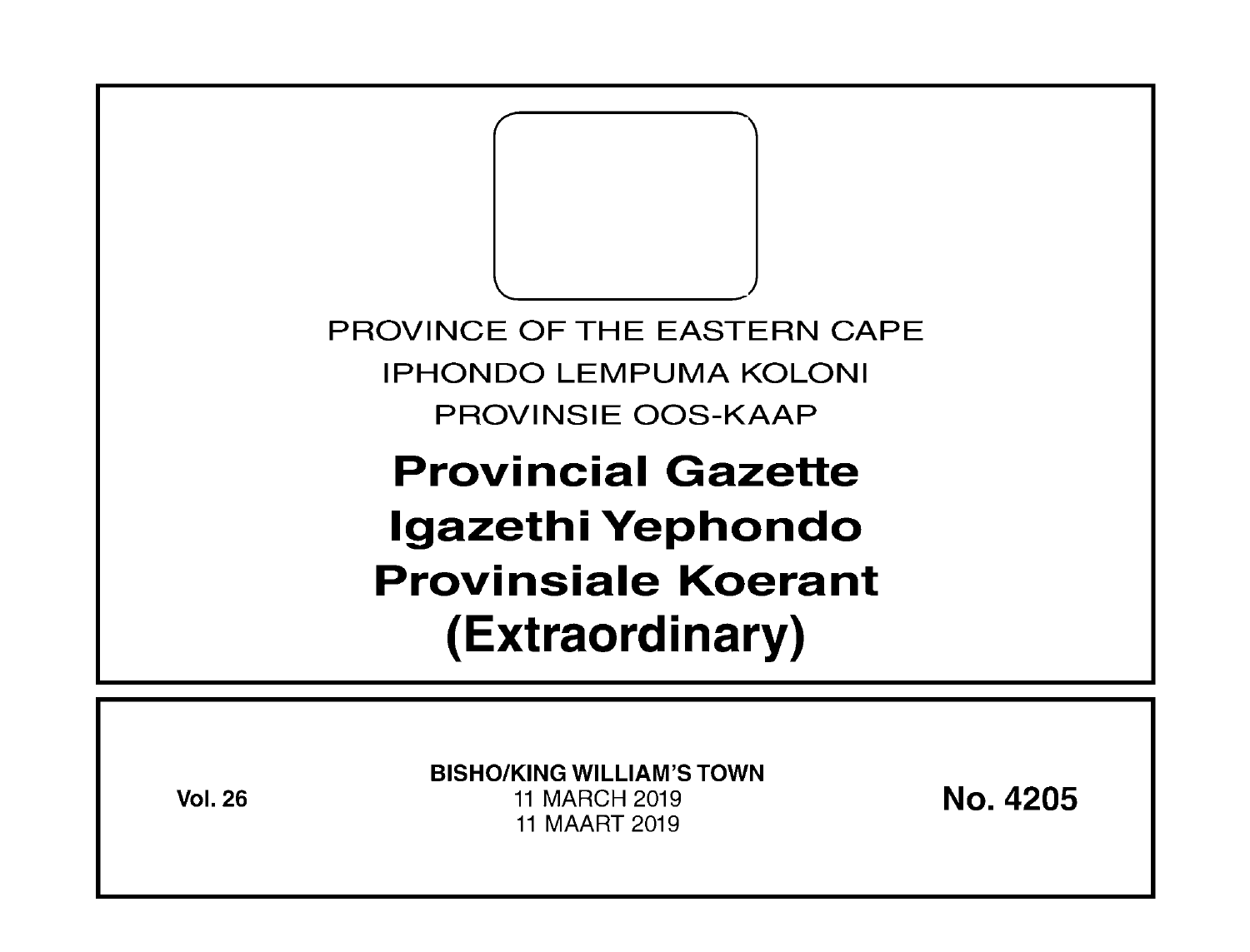## **CONTENTS**

|    |                                                                                                          | Gazette<br>No. | Page<br>No. |
|----|----------------------------------------------------------------------------------------------------------|----------------|-------------|
|    | <b>PROVINCIAL NOTICES • PROVINSIALE KENNISGEWINGS</b>                                                    |                |             |
| 75 | Local Government: Municipal Structures Act (117/1998), as amended: By-elections notice for Intsika Yethu | 4205           |             |
| 76 | Local Government: Municipal Structures Act (117/1998), as amended: By-elections notice for Dr Beyers     | 4205           |             |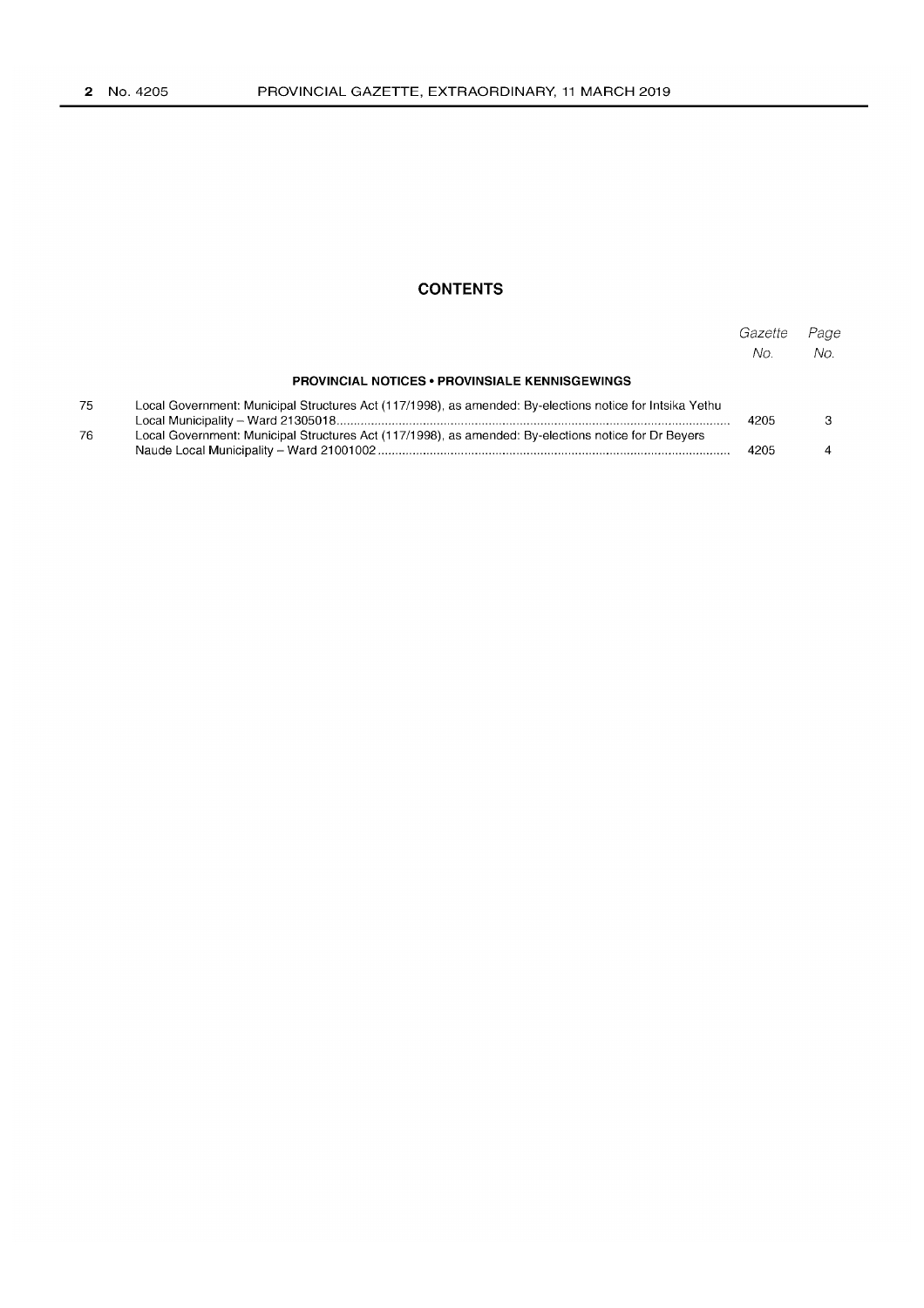# **PROVINCIAL NOTICES • PROVINSIALE KENNISGEWINGS**

## **PROVINCIAL NOTICE 75 OF 2019**

### **Province of the Eastern Cape**

Department of Local Government and Traditional Affairs Provincial Notice issued in terms of Section 25 of the Local Government: Municipal Structures Act, 1998, As Amended (Act No. 117 of 1998)

## **BY-ELECTIONS NOTICE FOR: INTSIKA YETHU LOCAL MUNICIPALITY - WARD 21305018,**

I, Fikile Xasa, Member of the Executive Council of the Province of Eastern Cape responsible for Local Government, acting in tenns of section 25(4) of the Local Government: Municipal Structures Act, 1998 (Act No. 117 of 1998), after consultation with the Electoral Commission, hereby call for ward by-elections in Intsika Yethu Local municipality, and set 10 April 2019 as the date of such by-election.

HIST

**F. Xasa Member of the Executive Council responsible for Local Government (Province** of the **Eastern Cape)**